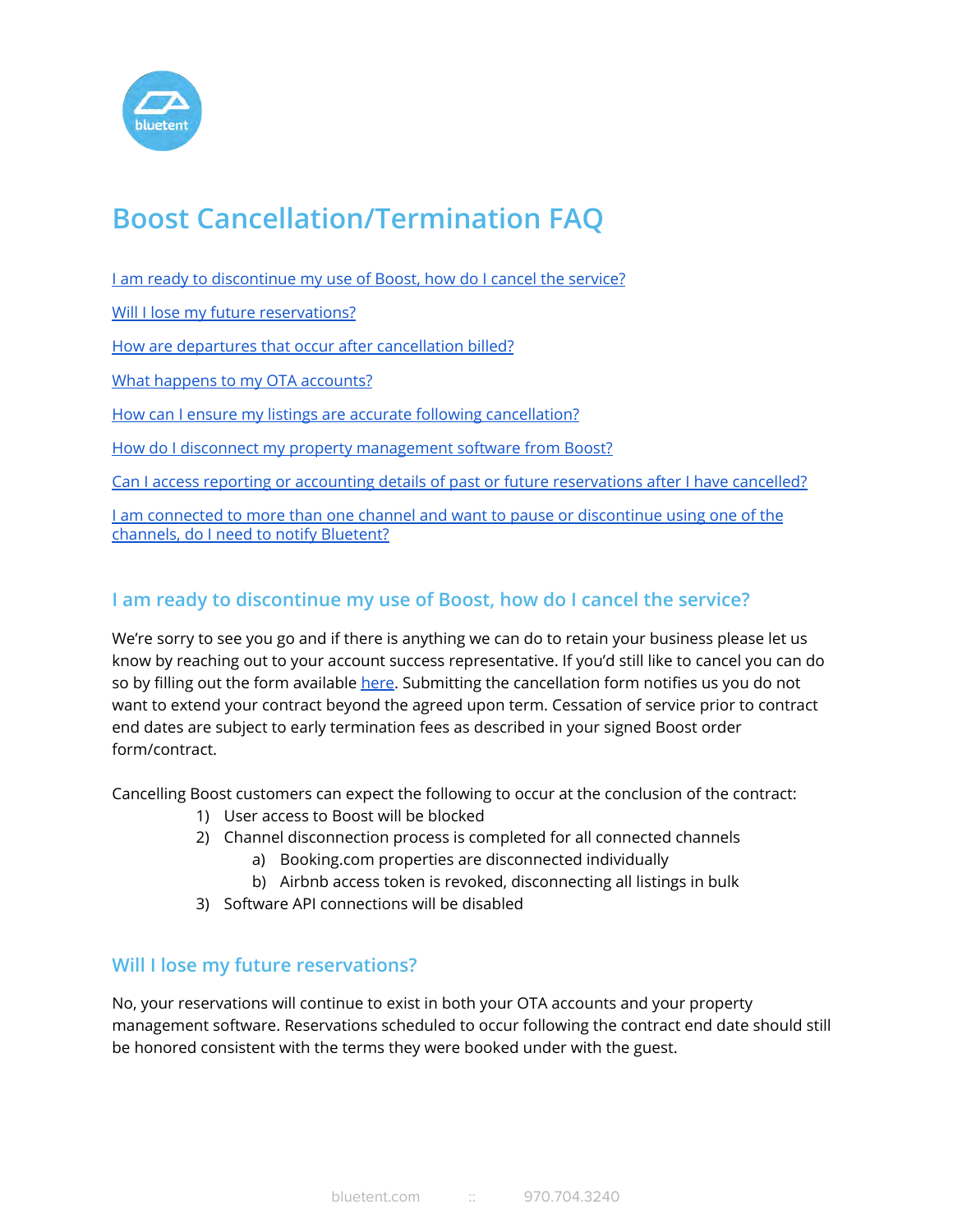

## **How are departures that occur after cancellation billed?**

Reservations scheduled to occur following the contract end date should still be honored consistent with the terms they were booked under with the guest. All commissions related to future reservations are due at the conclusion of your Boost contract. We understand some reservations are likely to be cancelled or modified so the amount due will be discounted by 10%.

## <span id="page-1-0"></span>**What happens to my OTA accounts?**

For the most part, nothing. Boost provides property data to your accounts, but the management and ownership of your accounts remains your responsibility. We recommend customers log in to their respective OTA accounts following cancellation to confirm property data is as desired. Once disconnected Boost cannot make any changes whatsoever to listing status or details. Boost is unable to close or cancel any OTA accounts, follow up with your OTA contact if you wish to discontinue using that channel.

## <span id="page-1-1"></span>**How can I ensure my listings are accurate following cancellation?**

Once disconnected your listings can be manually managed within the OTA dashboards or can be connected to another channel manager. When a Boost contract is cancelled all associated properties and accounts will be disconnected from the platform and user access will cease. Listings on 3rd party channels will be left in their last known state at the time of disconnection, including their visibility and availability. Once the disconnection process has been completed no further updates are possible to, or from formerly connected channels from Boost. We recommend closing listings or blacking out future arrivals prior to your cancellation date for users wishing to avoid having any live listings without an active connection to accurate rates and availability.

#### <span id="page-1-2"></span>**How do I disconnect my property management software from Boost?**

Software connectivity to Boost is managed in your software and can be revoked there, though the process varies by software provider. Please contact your software company for instructions on revoking access to property data. Once connectivity has been revoked Boost can no longer make any changes to property data going out to OTAs, including publishing status and ability to book. Do not disconnect your software until you are prepared to manage listings manually or with another channel manager. Bluetent is not responsible for OTA activity or bookings when the property data is not available to Boost from your PMS.